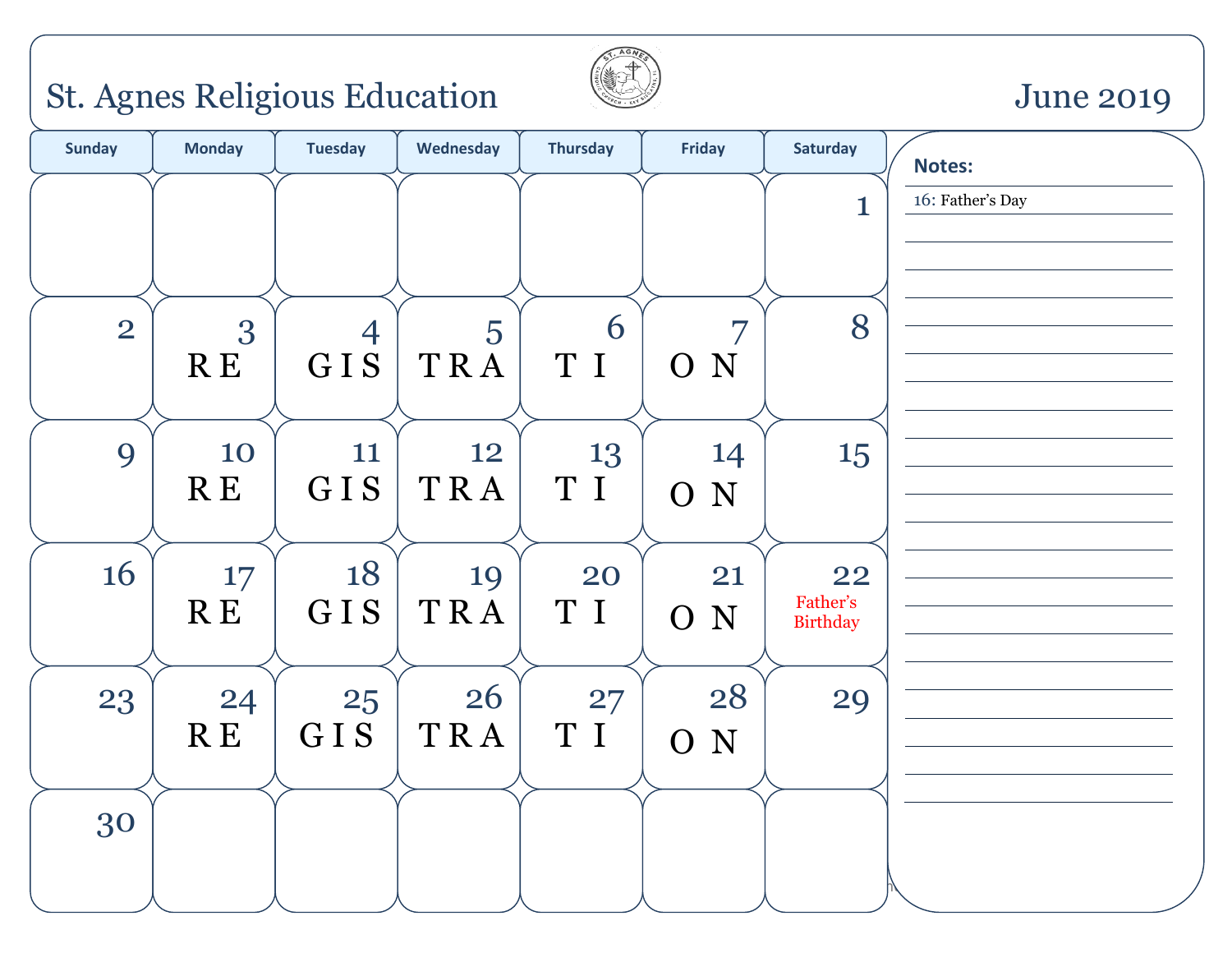# St. Agnes Religious Education July 2019



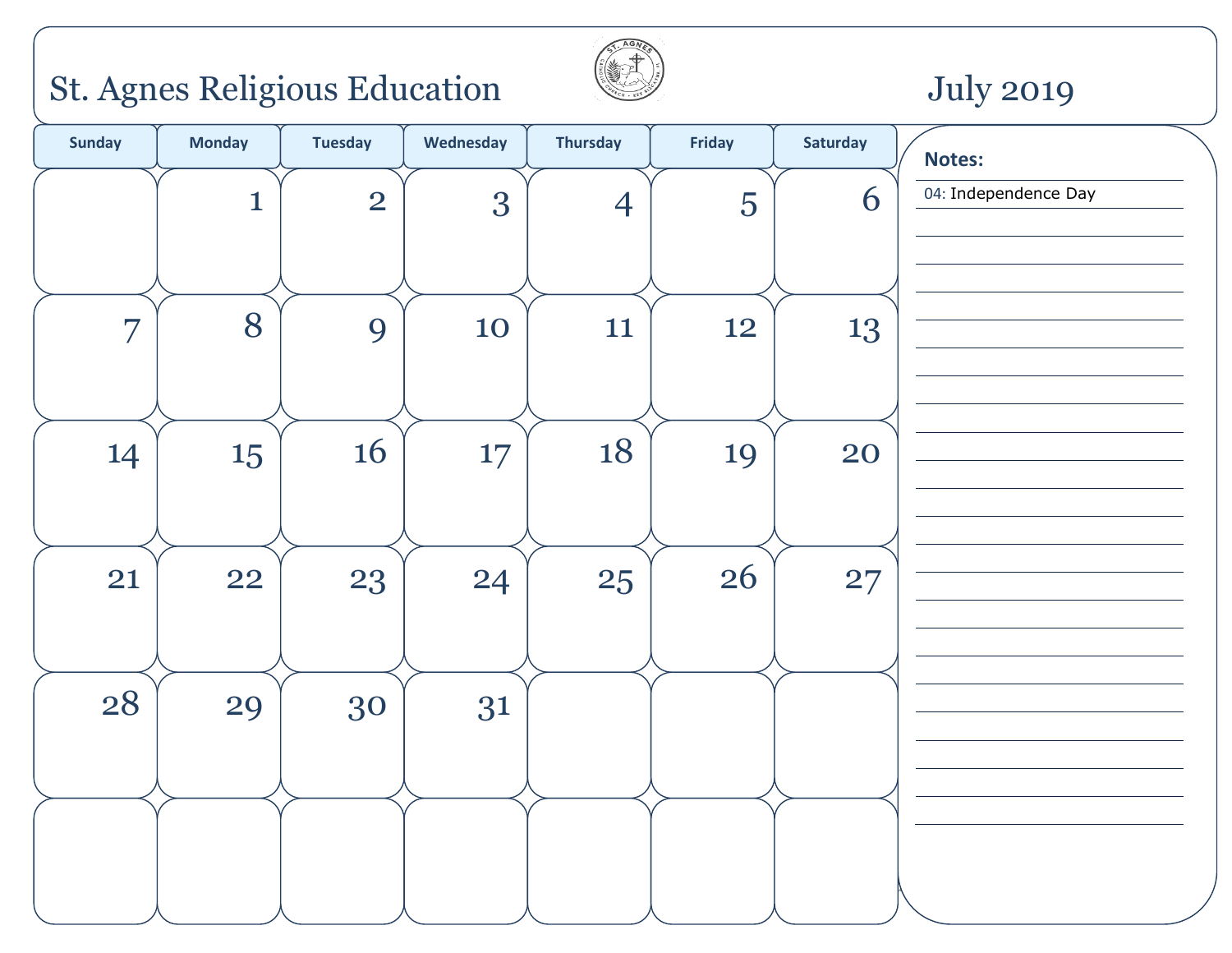### St. Agnes Religious Education Catechist Meeting August 2019



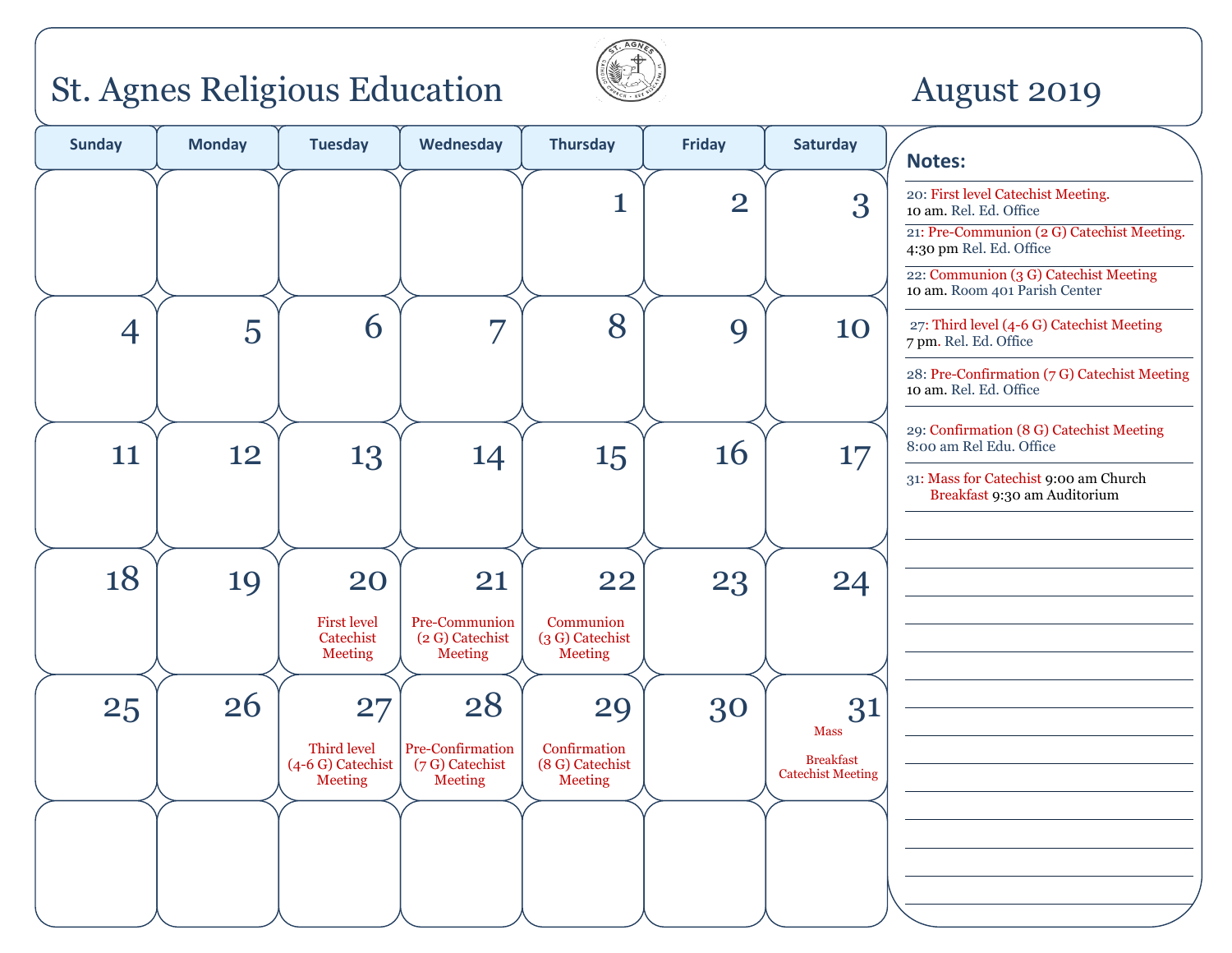### St. Agnes Religious Education September 2019



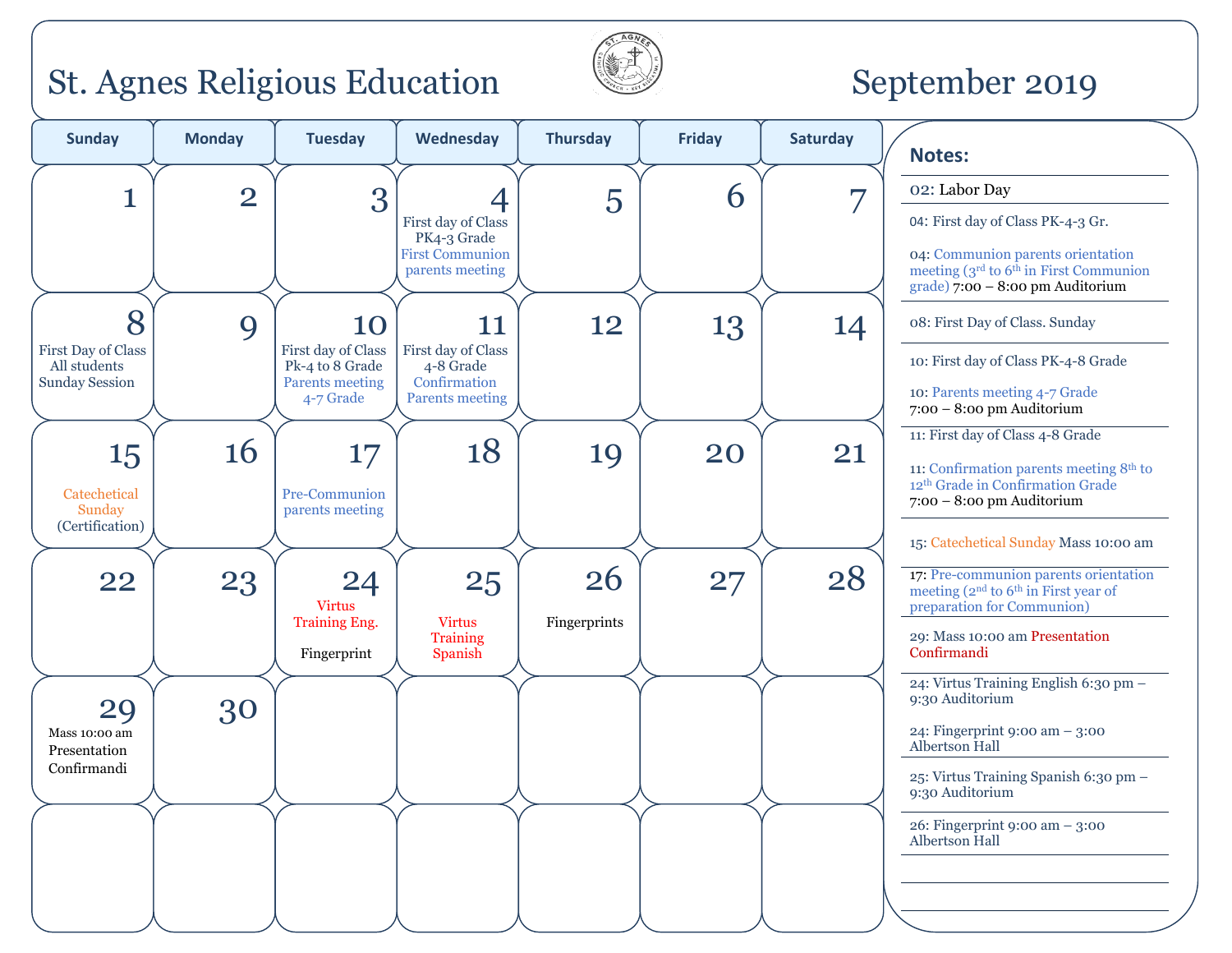### St. Agnes Religious Education October 2019



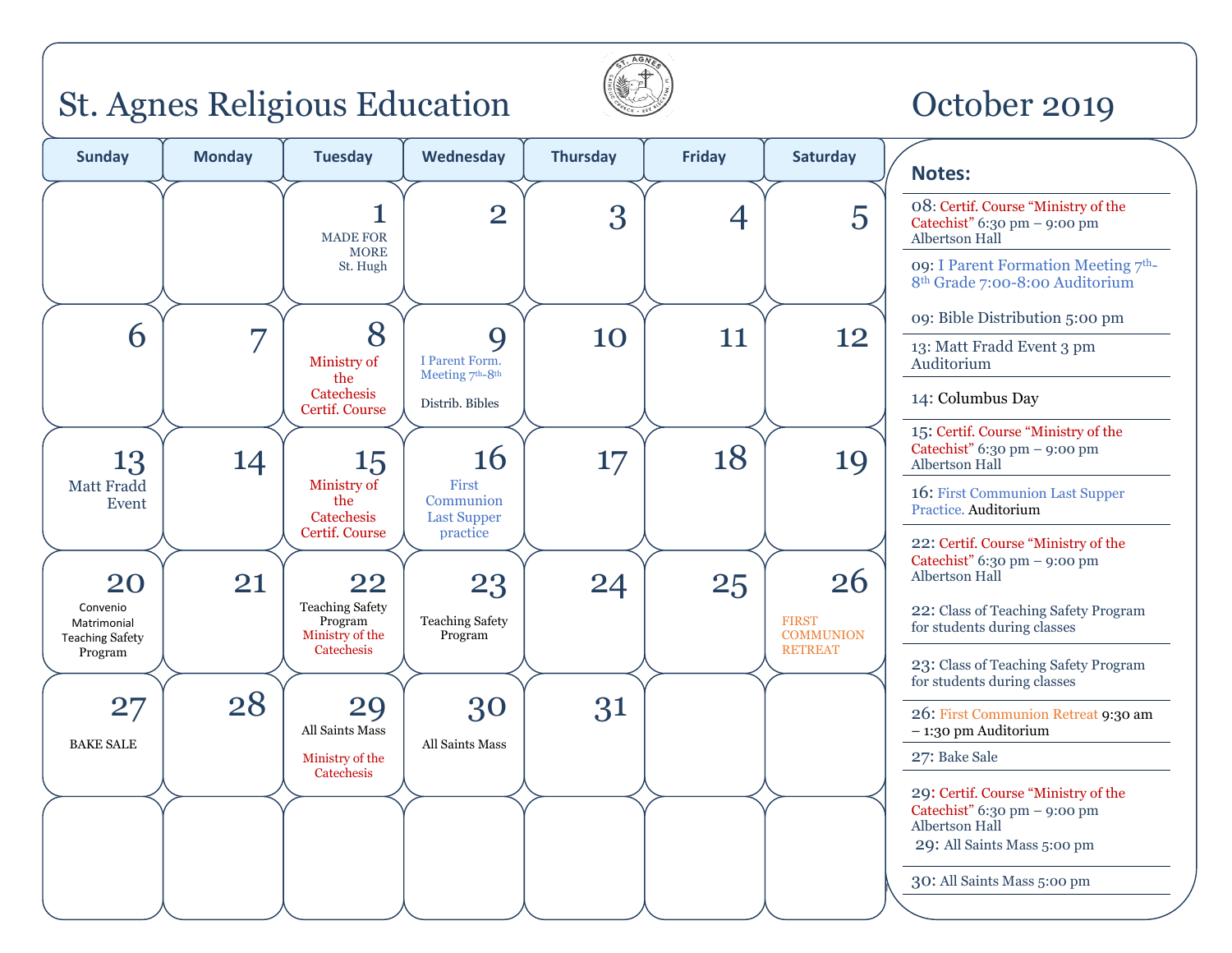# St. Agnes Religious Education  $\Box$  November 2019



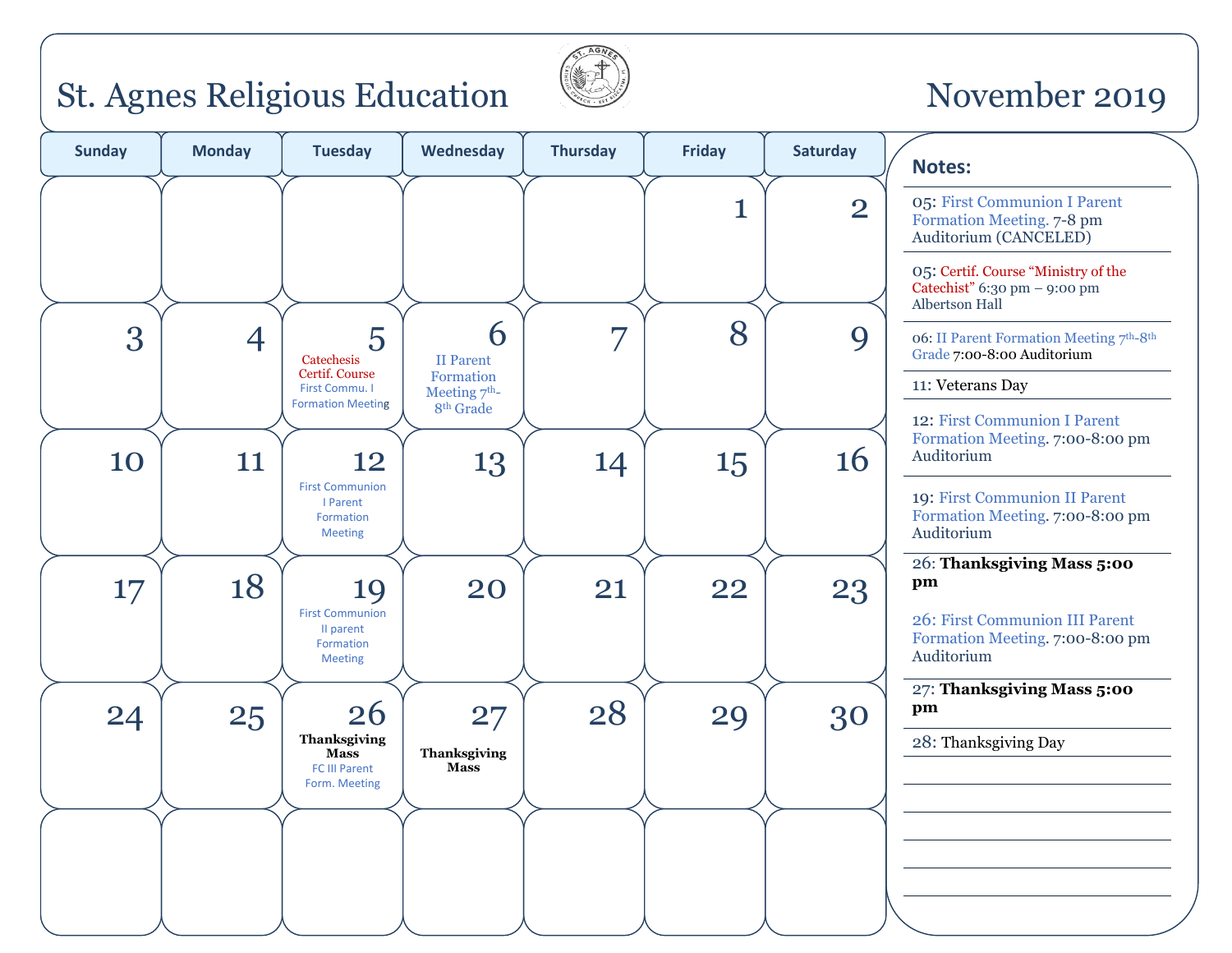# St. Agnes Religious Education  $\Box$  December 2019



| <b>Sunday</b>                              | <b>Monday</b>  | <b>Tuesday</b>                                                                 | Wednesday                                                           | <b>Thursday</b> | <b>Friday</b> | Saturday                                                          | <b>Notes:</b>                                                                                                                                            |
|--------------------------------------------|----------------|--------------------------------------------------------------------------------|---------------------------------------------------------------------|-----------------|---------------|-------------------------------------------------------------------|----------------------------------------------------------------------------------------------------------------------------------------------------------|
| 1<br>1st Sunday of<br>Advent               | $\overline{2}$ | 3<br><b>First Communion</b><br><b>IV Parent</b><br>Formation<br><b>Meeting</b> | 4<br><b>III Parent</b><br>Formation<br>Meeting $7th$ -<br>8th Grade | 5               | 6             | $\overline{\phantom{0}}$<br>PILGRIMAGE<br>Ermita de la<br>Caridad | 03: First Communion IV Parent<br>Formation Meeting. 7:00-8:00 pm<br>Auditorium<br>04: III Parent Formation Meeting 7th-8th<br>Grade 7:00-8:00 Auditorium |
| 8<br>2nd Sunday of                         | 9              | 10<br>Advent                                                                   | 11                                                                  | 12              | 13            | 14                                                                | 07: Pilgrimage to the Ermita de<br>la Caridad 9:00 – 5:00 pm<br>10: Advent dinner for catechist                                                          |
| Advent                                     |                | Dinner for<br>Catechist                                                        |                                                                     |                 |               |                                                                   | 7:30 pm 10:00 pm Dinner<br>17: Christmas Show 3:30 - 7:30 pm                                                                                             |
| 15<br>3rd S. of Advent<br><b>Christmas</b> | 16             | 17<br><b>Christmas</b><br><b>Show</b>                                          | 18<br><b>Christmas</b><br><b>Show</b>                               | 19              | 20            | 21                                                                | 18: Christmas Show 3:30 - 7:30 pm<br>22: Christmas Show<br>11:00 am - 12:30 pm<br>25: Christmas                                                          |
| <b>Show</b>                                |                |                                                                                |                                                                     |                 |               |                                                                   |                                                                                                                                                          |
| 22<br>4th Sunday of<br>Advent              | 23             | 24                                                                             | 25                                                                  | 26              | 27            | 28                                                                |                                                                                                                                                          |
|                                            |                |                                                                                |                                                                     |                 |               |                                                                   |                                                                                                                                                          |
| 29<br><b>NO CLASS</b>                      | 30             | 31                                                                             |                                                                     |                 |               |                                                                   |                                                                                                                                                          |
|                                            |                |                                                                                |                                                                     |                 |               |                                                                   |                                                                                                                                                          |
|                                            |                |                                                                                |                                                                     |                 |               |                                                                   |                                                                                                                                                          |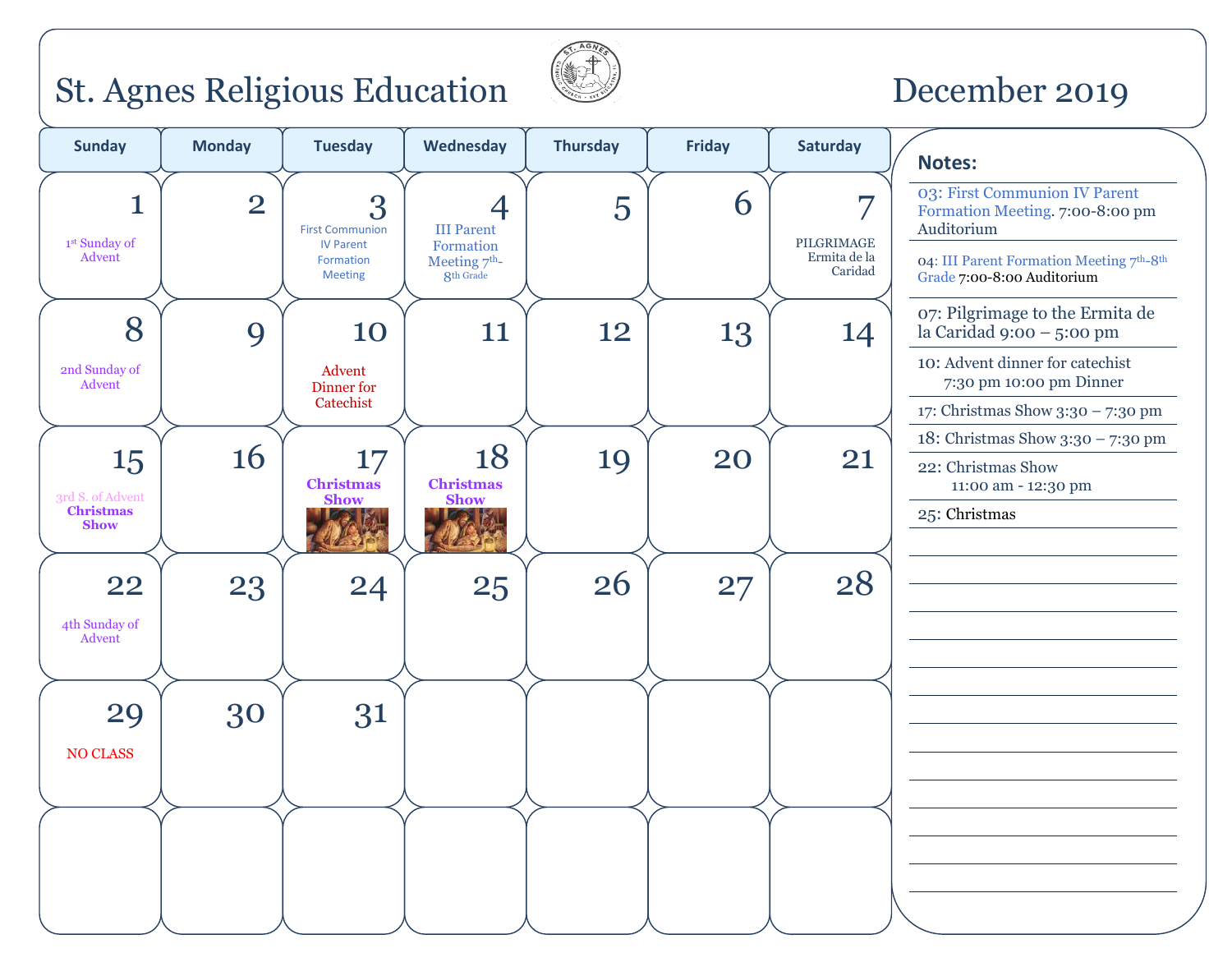### St. Agnes Religious Education January 2020



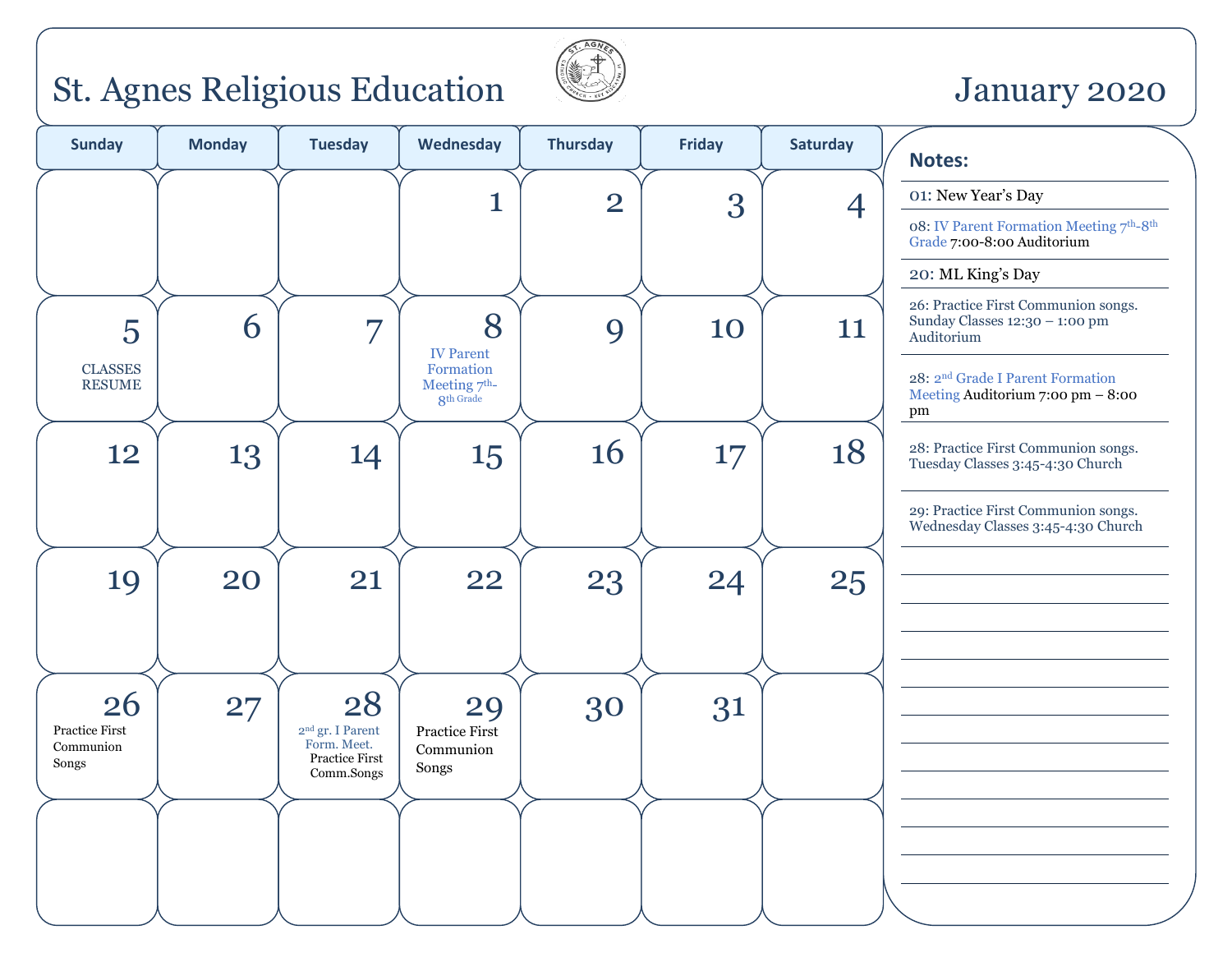### St. Agnes Religious Education February 2020



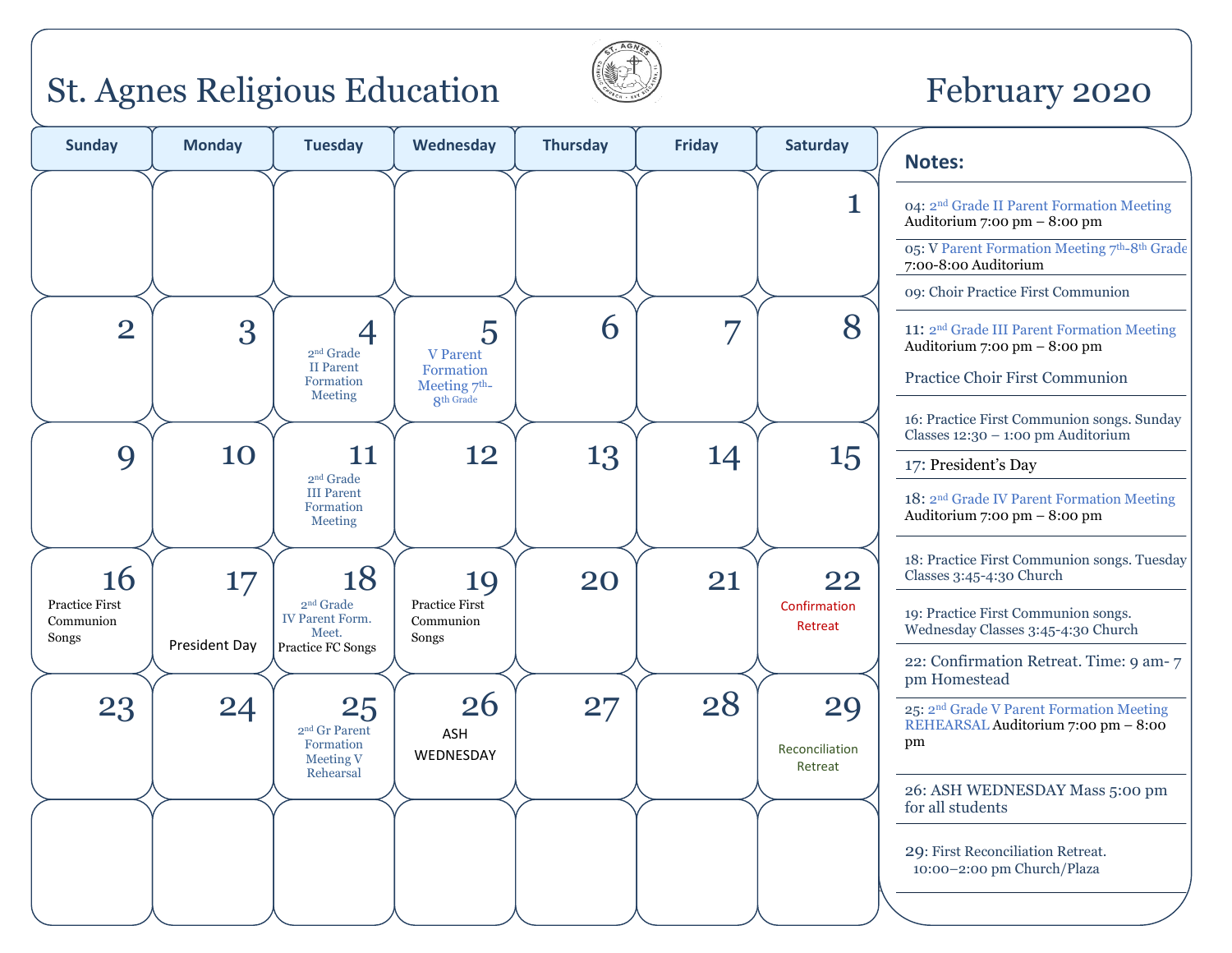### St. Agnes Religious Education March 2020



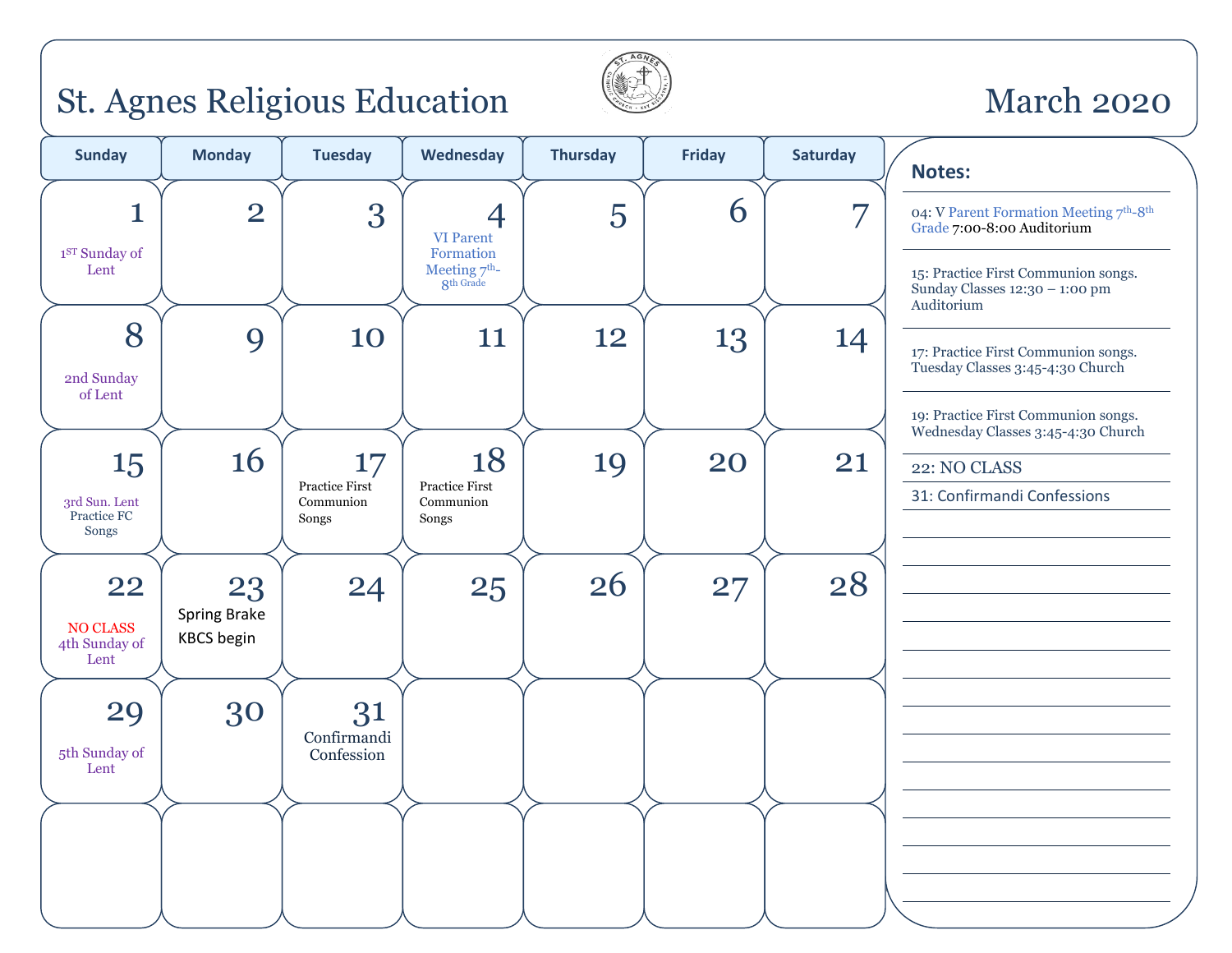# St. Agnes Religious Education **April 2020**



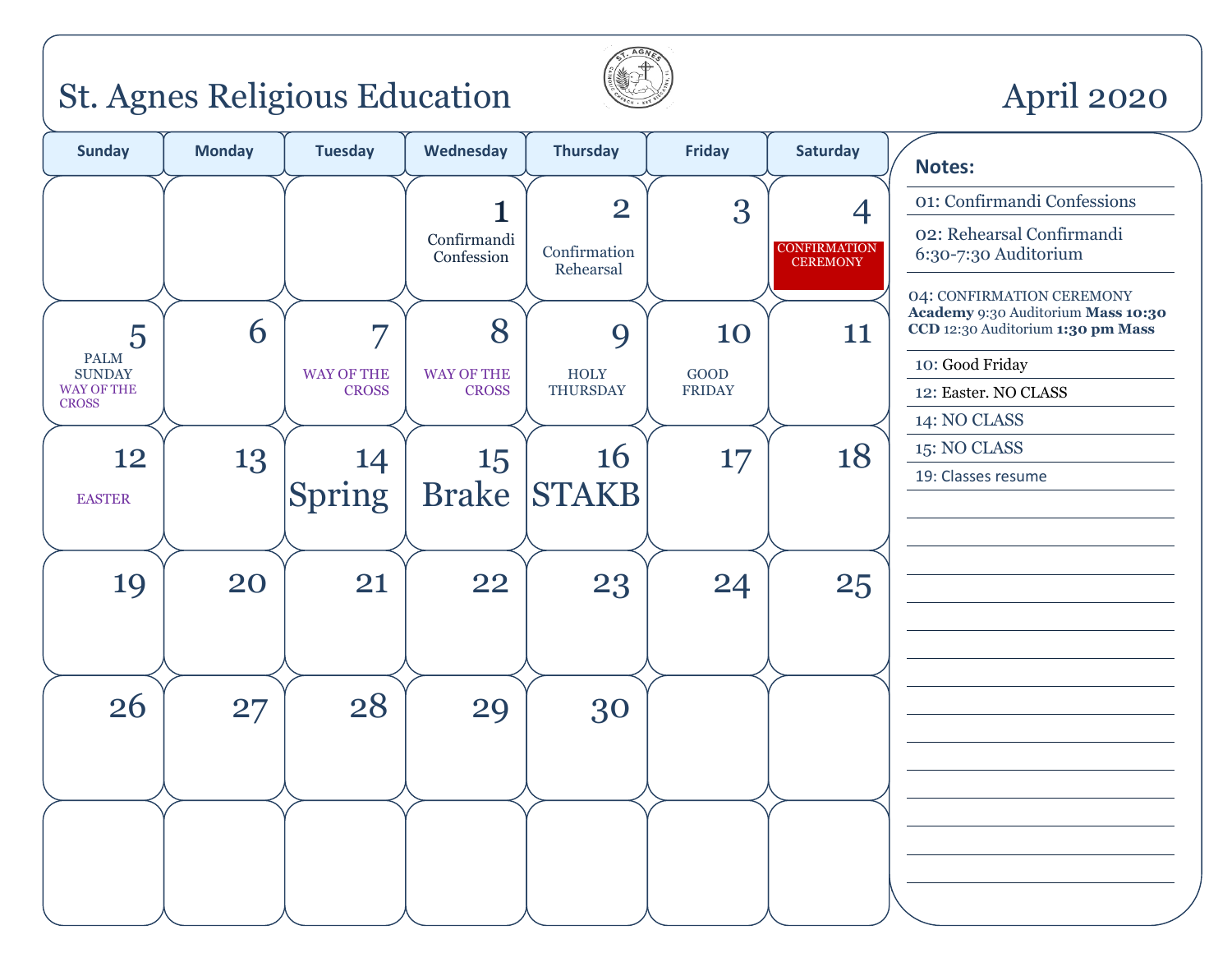### St. Agnes Religious Education **May 2020**



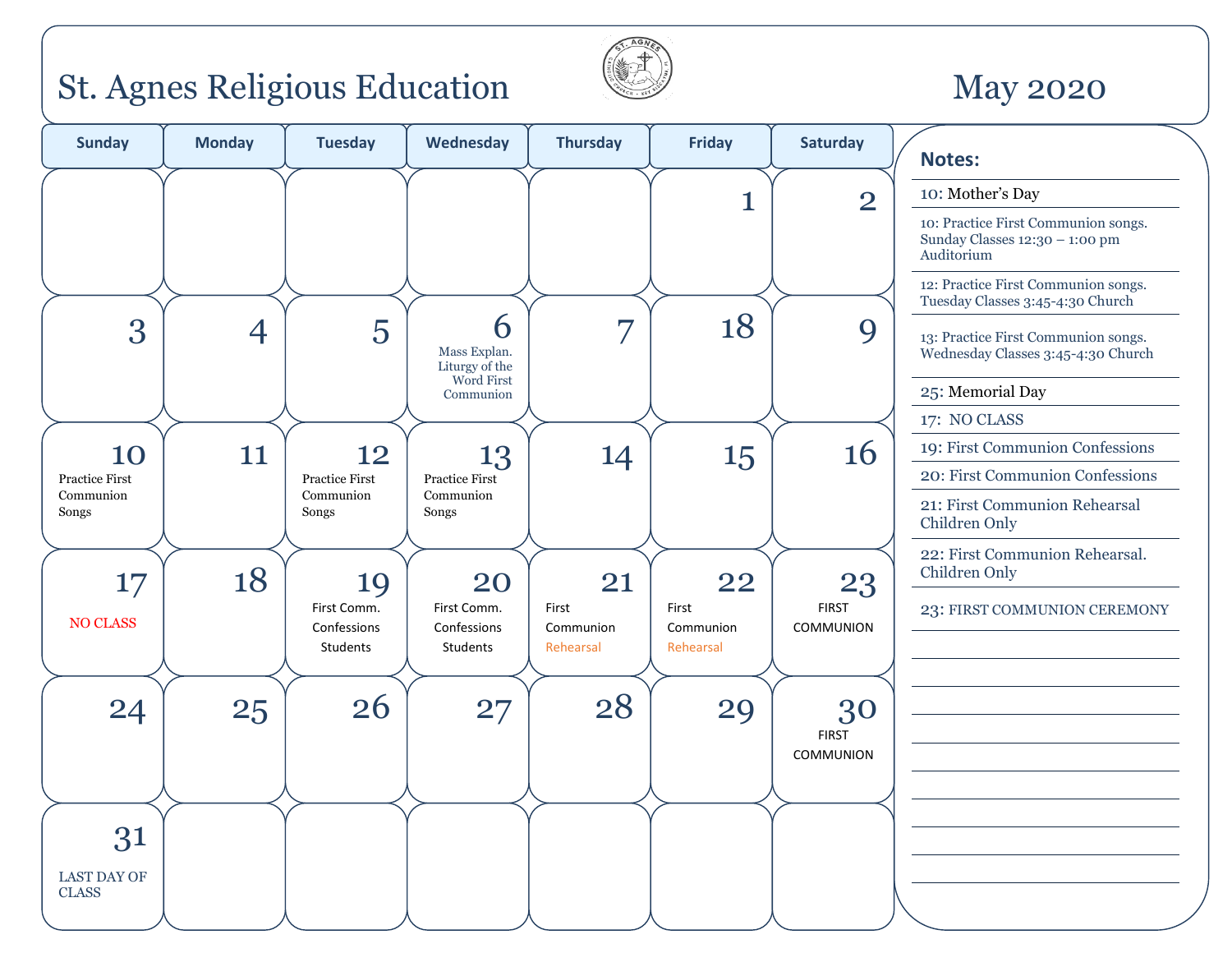# St. Agnes Religious Education June 2020



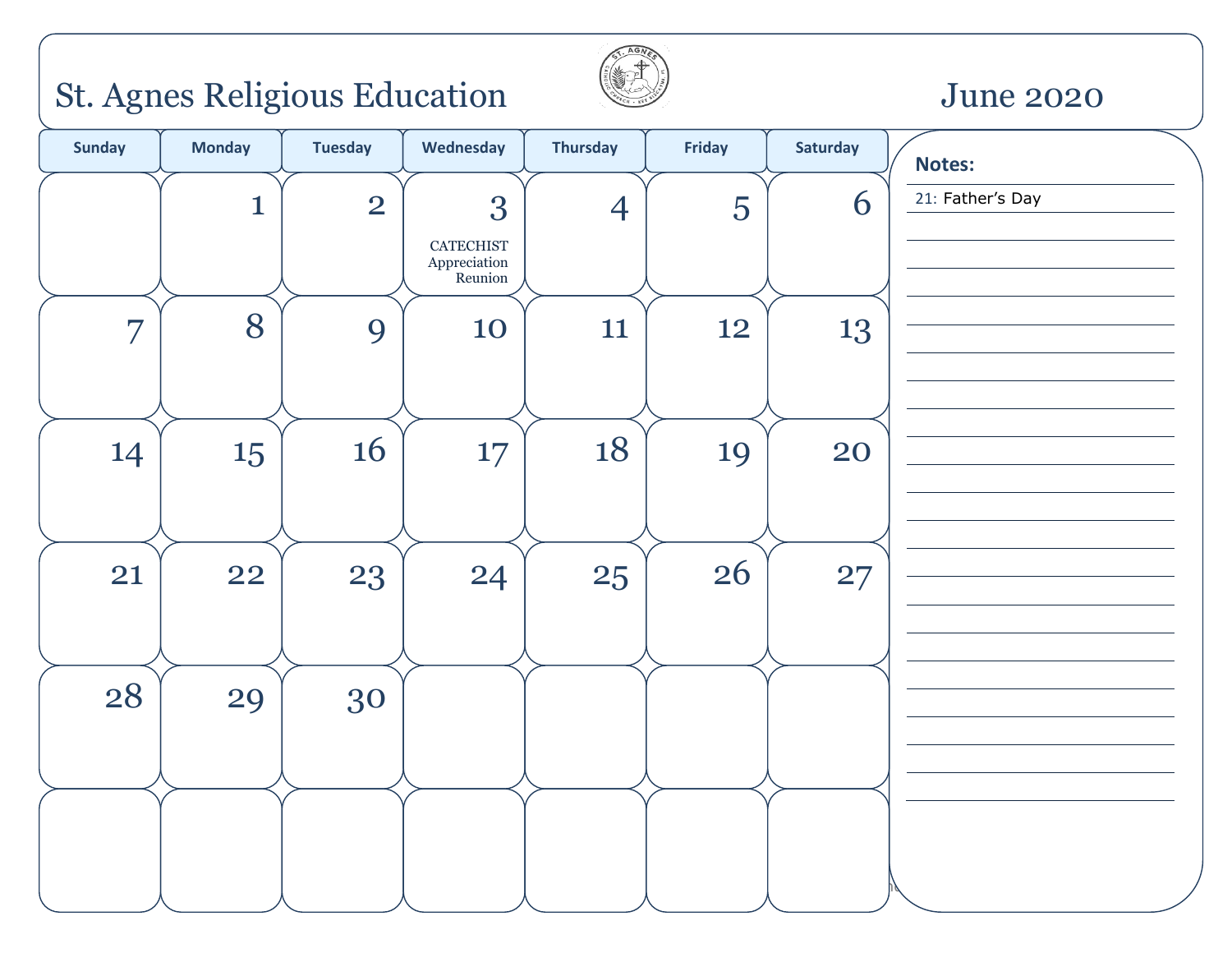# St. Agnes Religious Education July 2020



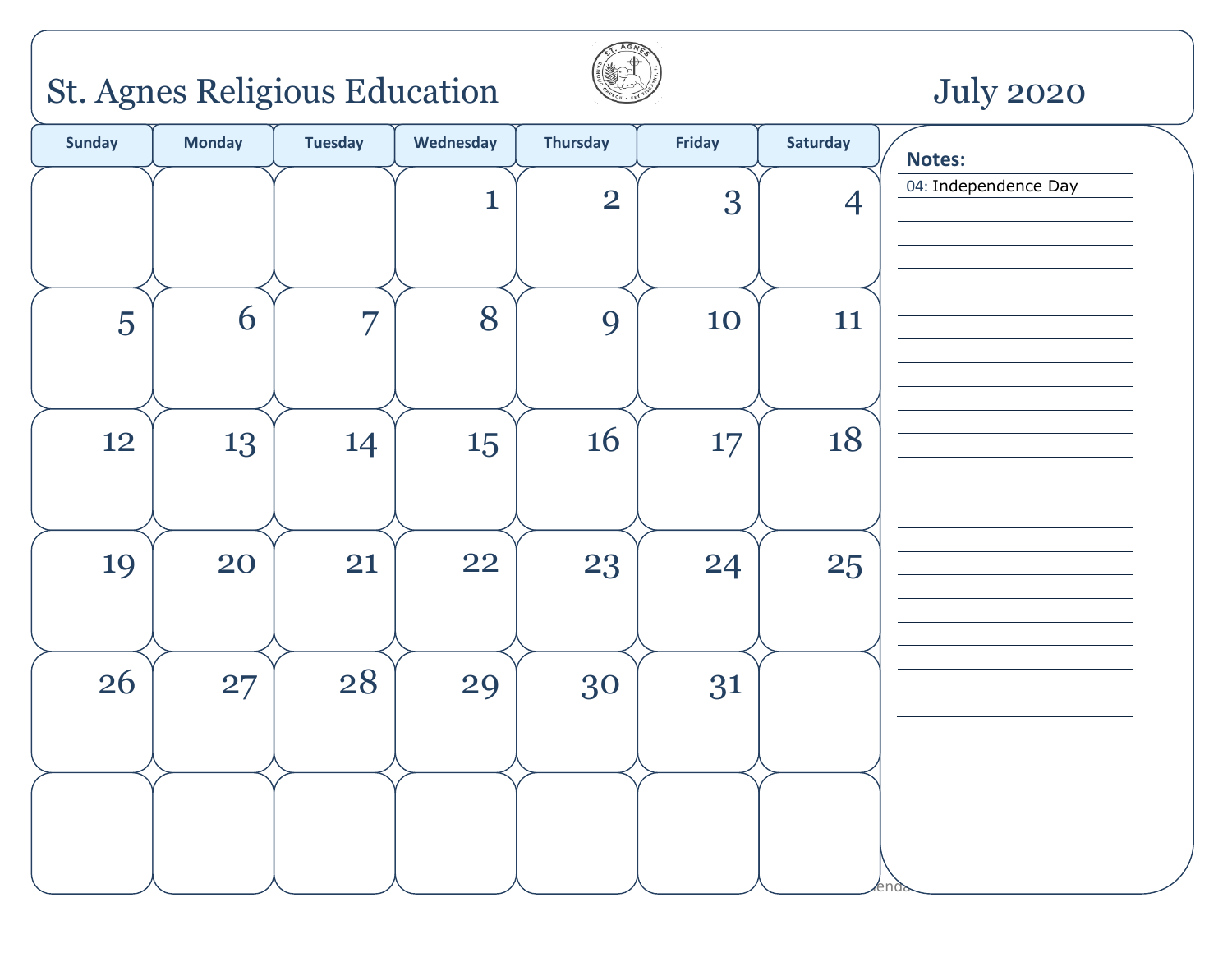# St. Agnes Religious Education **August 2020**